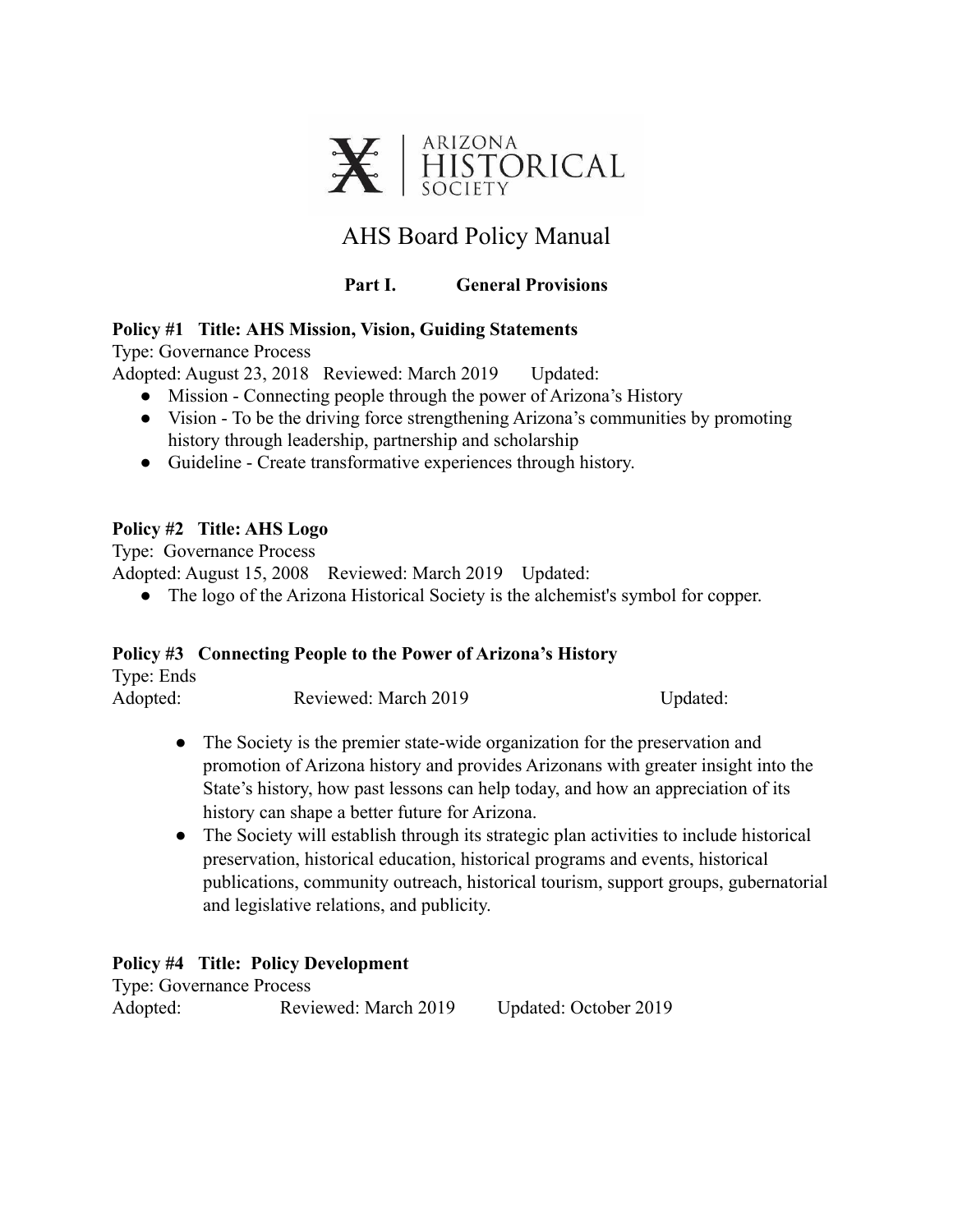- 4.1 The Society will have policies related to (a) functions of the Board and the Executive Director, (b) joint functions between the Board and Staff, and (c) functions of Staff. All policies shall be consistent with Arizona State law.
- 4.2 The Governance and Policy Committee of the Society's Board of Directors is responsible for reviewing proposed policies or policy amendments for the Board and the Executive Director, and providing recommendations concerning those policies for consideration by the Board of Directors.
	- 4.2.1 A proposed policy or a proposed amendment to an existing policy may be made by a standing committee or a board member at any scheduled meeting of the Board of Directors.
	- 4.2.2 Any proposed policy or policy amendment shall be referred by the Board President to an appropriate Board committee (or committees) for review and consideration, after which the committee(s) shall coordinate with the Governance and Policy Committee for review and consideration.
	- 4.2.3 Once a proposal is provided to the Governance and Policy Committee, it shall review the proposal and provide a recommendation to the Board of Directors as soon as practical, preferably at the next regularly scheduled Board of Directors meeting.
- 4.3 Policies will be current in their reflection of Board decisions. Decisions upon which no subsequent decisions are to be based, need not be placed in policy.
- 4.4 Policies adopted by the Board shall be maintained by the Governance and Policy Committee and by the Board Secretary so there shall always be at least two updated copies of the document. Copies of those policies shall be periodically updated and provided to the full Board.
- 4.5 Policies solely related to Staff must be consistent with Board policies but are the province of the Executive Director and generally will not require Board approval. Any such policies will be made available to the Board.

# **Part II. Chapters**

| <b>Policy #5</b> Title: Chapters |                      |                           |
|----------------------------------|----------------------|---------------------------|
| <b>Type: Governance Process</b>  |                      |                           |
| Adopted:                         | Reviewed: March 2019 | Updated: January 28, 2022 |

5.1 The Chapters of the Society are "designated historical organizations" under Arizona Revised Statutes § 41-821.D.2 for purposes of appointments to the Board by the Governor.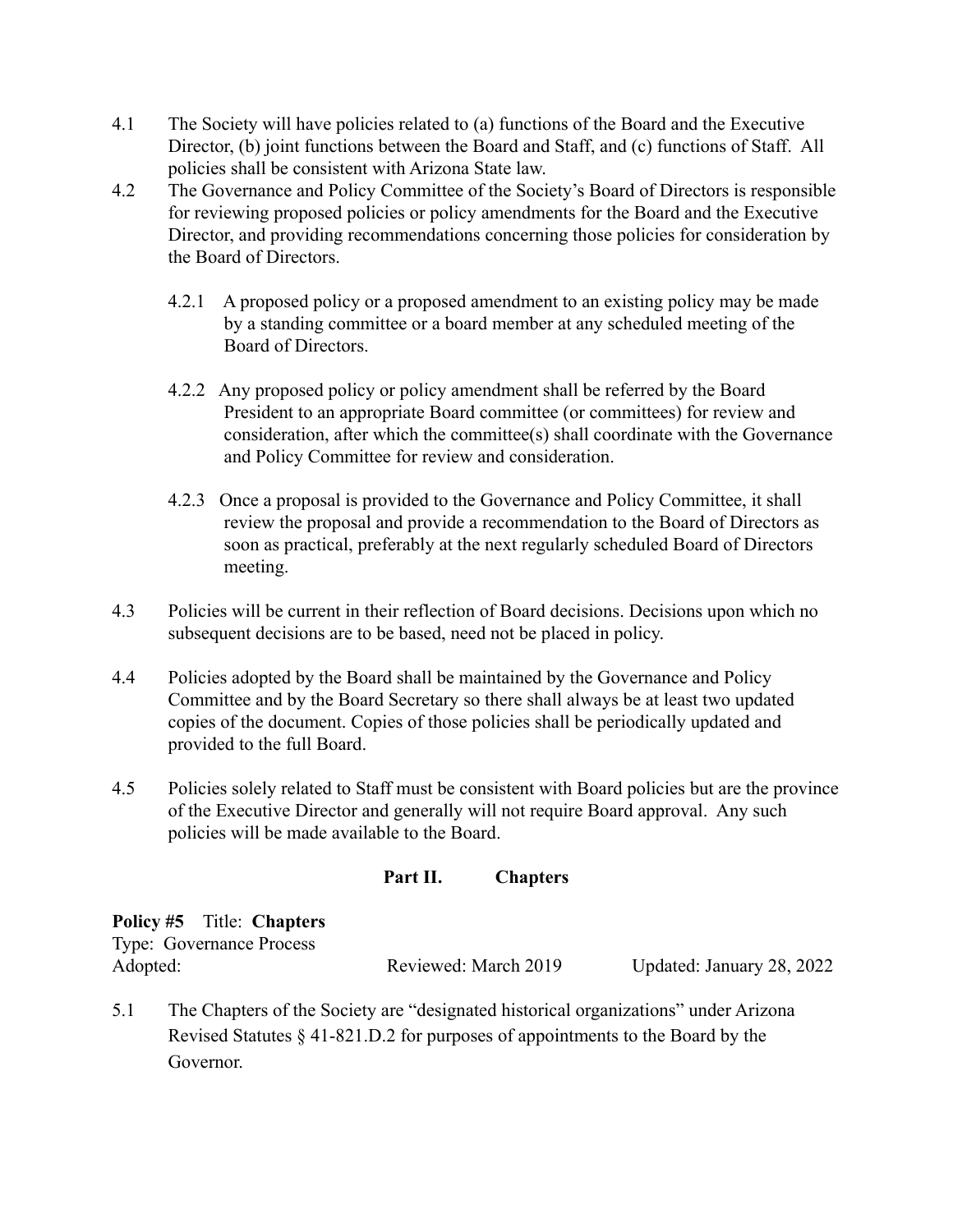- 5.2 Each Chapter serves as an advisor to the AHS Board on issues in its region and as a support group for the local historical organizations within its geographic region that are certified in accordance with these policies.
- 5.3 The Chapters of the Society report to the AHS Board of Directors, not the staff of AHS, individual members, supporting groups, certified museums, or the public at large.
- 5.4 The Chapters have one mandatory responsibility to fulfill: providing nominees to the Arizona State Boards and Commissions to represent the Chapter on the AHS Board. Other activities of the Chapter are described in section 5.6.
- 5.5 Representatives to the AHS Board:

The Chapters are responsible for recommending to the Arizona State Boards and Commissions their representatives to the AHS Board. Board members from local historical organizations should be invited to serve on local Chapter boards. The AHS Board will provide a nomination to the governor's office for a Chapter if the Chapter fails to submit a name by the requested due date.

Effective July 10 2015, as provided by A.R.S.  $\&$  41-621, the term of service is four years. The governor shall appoint the nominees to serve for the term or, in the case of a vacancy, for the unexpired term in which the vacancy occurred.

Vacancies are confirmed only by the submission of a formal notice of resignation to both the AHS Board and Arizona State Boards and Commissions. The resigning AHS Board member is encouraged to assist in the identification of a replacement.

· Arizona State Boards and Commissions tracks the terms of AHS Board members and updates the Board roster, and makes this information available to the AHS Executive Director. The AHS Executive Director is responsible for updating AHS Board members as to their term status.

With exception to nominations for Chapter appointments, nominations and applications may be submitted by anyone in the public at large. The AHS Board and/or its individual members may assist in the identification of potential candidates for either County Representative or At-Large positions, serving to refer them to the Arizona State Boards and Commissions for application.

· To further strengthen the relationship between the AHS Board and local Chapter boards, AHS Board members should also be formal or ex-officio members of the Chapter board from their local area.

The Board should strive to have a back-up pool of potential candidates. 5.6 Activities of local Chapters to the AHS Board:

> Local Chapters should serve as ambassadors of the AHS Board and AHS as a whole to build, and maintain stronger relationships with local historical organizations, certified museums, AHS members, and the public at large.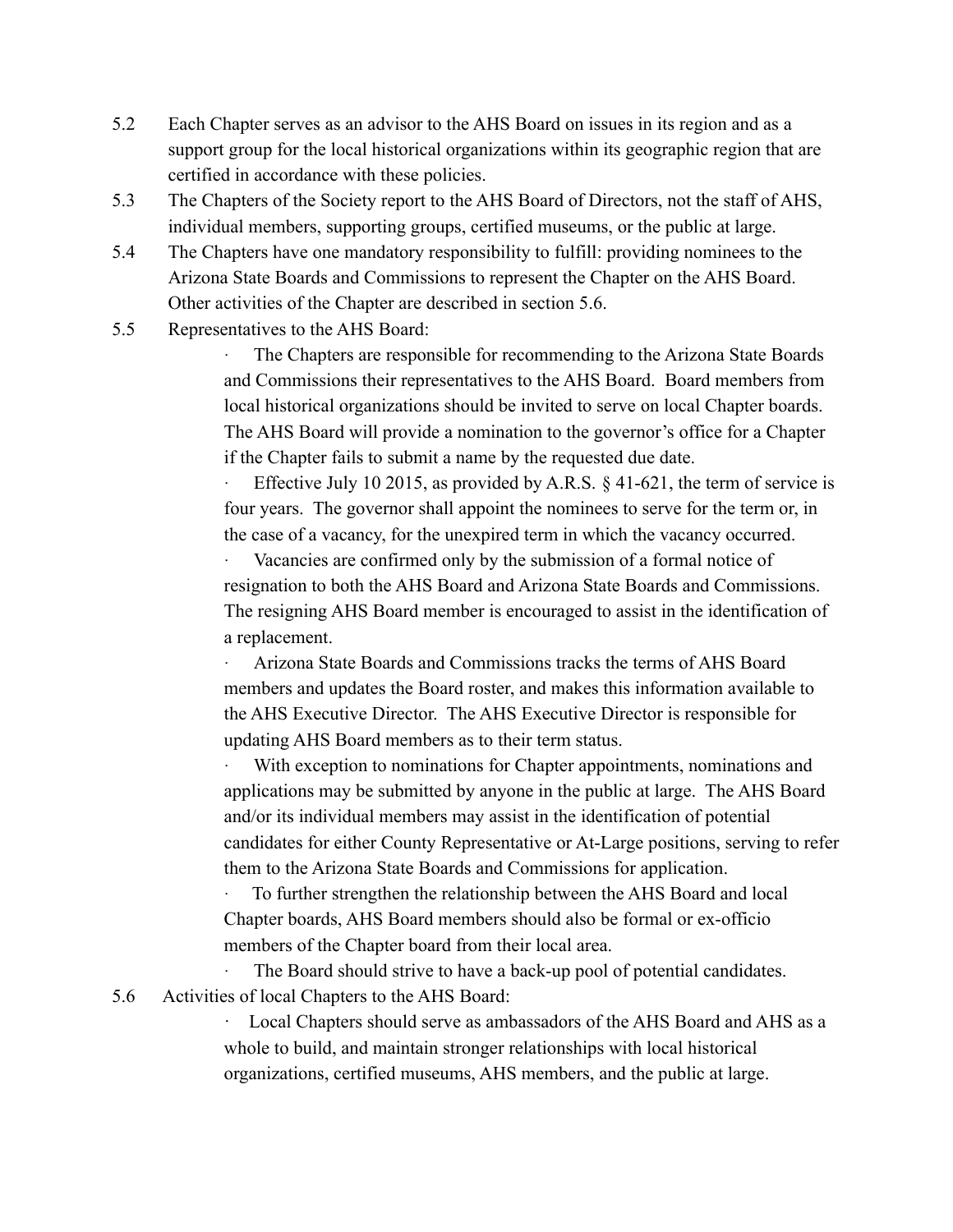· Local Chapters should strive to connect with the people and organizations of the community to promote AHS programs, events, and offerings, through such actions as gathering email addresses to add to the AHS contact list and recruiting potential members.

Local Chapters should assist the AHS Board and AHS as a whole in community events, such as fairs and festivals.

Local Chapters should promote the activities, services, and profile of the AHS Board and AHS as a whole at local service organizations (Rotary, Kiwanis, Soroptomist, etc.)

· Local Chapters should report to the AHS Board on new connections with and the activities of local stakeholders, community organizations, historical societies, certified museums, AHS members, and the public at large.

Local Chapters should host annual Chapter meetings to further promote AHS and strengthen local area membership and relationships.

· Local Chapters should only report or give presentations concerning the AHS Board or AHS as a whole utilizing materials in accordance with and reflecting the standards of the AHS Board and AHS as a whole.

If uncertain about current policies, status, or activities, local Chapters shall seek clarification through either the AHS Board or the AHS staff liaison, respectively.

5.7 Responsibilities of local Chapters to the AHS Board:

· Local Chapters shall observe Arizona State policies and procedures in compliance with Open Meeting Laws, including:

> · Local Chapters shall submit to the designated AHS staff liaison copies of their Meeting Agendas at least 48 hours and no later than 24 hours prior to the meeting. This 24 hour period includes Saturdays but excludes Sundays and any recognized State holidays.

> · Local Chapters shall submit to the designated AHS staff liaison copies of their Meeting Minutes no later than 48 hours after the meeting. This 48 hour period includes Saturdays but excludes Sundays and any recognized State holidays.

Local Chapters shall report to the AHS Board any changes to their membership or Chapter Board roster, with notices submitted no later than 30 days after a change in status.

Local Chapters shall report twice annually – by January 1 and July  $1$  – on the health and current status of the Chapter to the AHS Board or its designated AHS staff liaison.

Local Chapters are not responsible for fundraising on behalf of the AHS Board or AHS as a whole.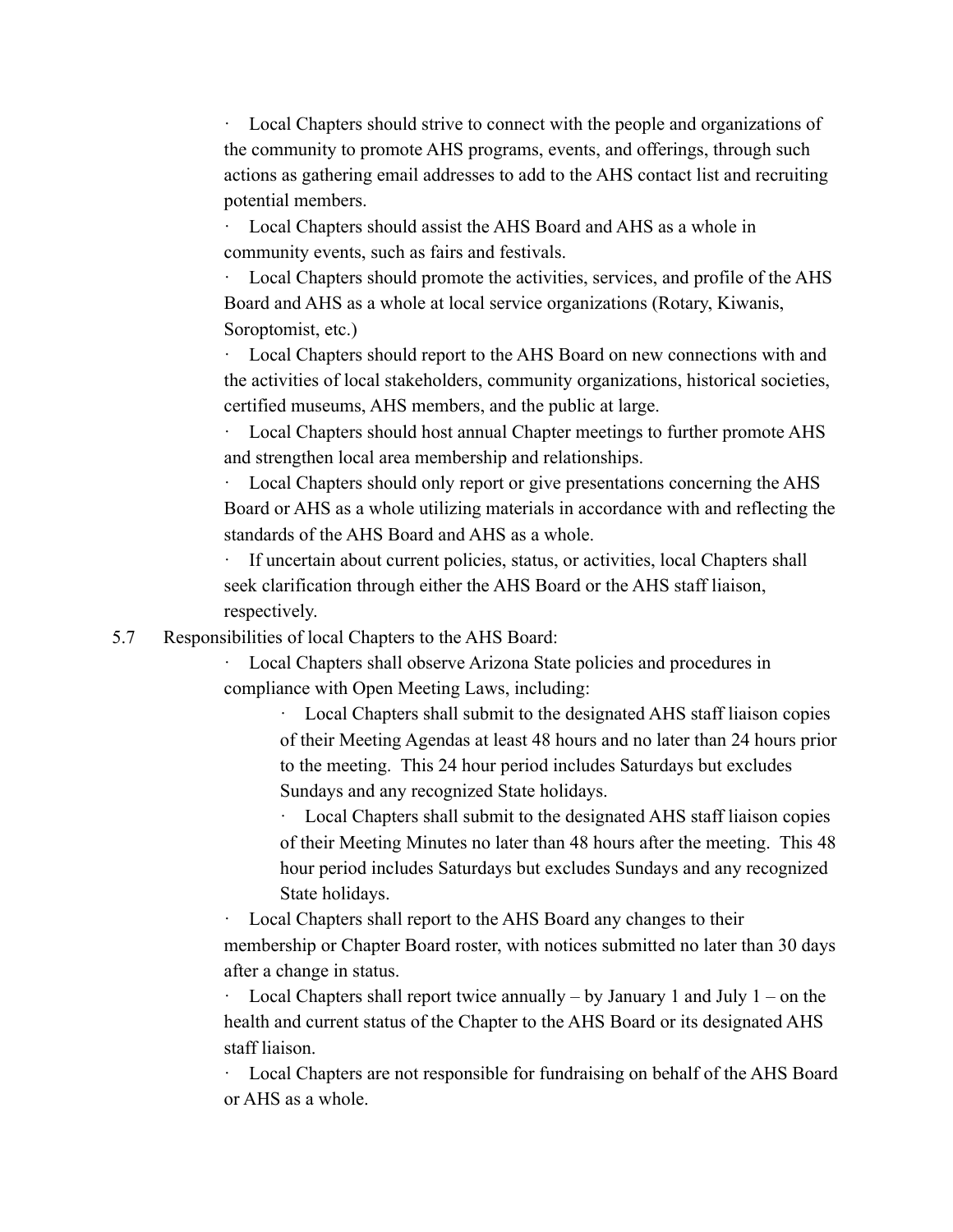5.8 Responsibilities of the AHS Board and AHS as a whole to local Chapters:

The AHS Board and AHS as a whole shall designate an AHS staff liaison to assist local Chapters in the creation and management of virtual meetings (e.g. Zoom)

The AHS Board and AHS as a whole shall update its online content to reflect Chapter Board members and activities, as well as any changes to AHS Board Policies or Bylaws. All updates shall be made within prescribed Arizona State posting timelines.

· The AHS Board and AHS as a whole shall obligate the AHS Marketing and Communications team to provide local Chapters with all relevant promotional materials and scripting for their use in community outreach and engagement.

#### **Part III. Officers**

#### **Policy #6 Title: Election of Officers**

Type: Governance Process

Adopted: Reviewed: March 2019 Updated:

- 6.1 Society members attending the Annual Meeting shall elect the Board's officers from the members of the Board. Proof of membership in the Society may be required for a person to vote. Voting by proxy shall not be permitted. The Board will present the members with a proposed slate of officers that will be compiled in accordance with the following procedures:
	- Prior to the Annual Meeting, all Board members will be invited to place their name or the name of another Board member in consideration for a position as a specified officer.
	- A person whose name has been proposed for an officer position is not considered a nominee until he or she agrees to run. Once that agreement is expressed, the person becomes a candidate.
	- All the names of the candidates will be presented as a slate. Nominations of other members of the Board may also be made from the floor. If the nomination is seconded, the individual becomes a candidate.
	- The names of all the candidates shall then be presented to the membership for the vote.
	- A secret ballot will be used for voting where there are two or more candidates for the same position but all uncontested positions may be conducted by voice vote.
	- A candidate need not be present to run for a position, but the individual must have agreed to be a candidate. Nominees and candidates may withdraw from consideration at any time.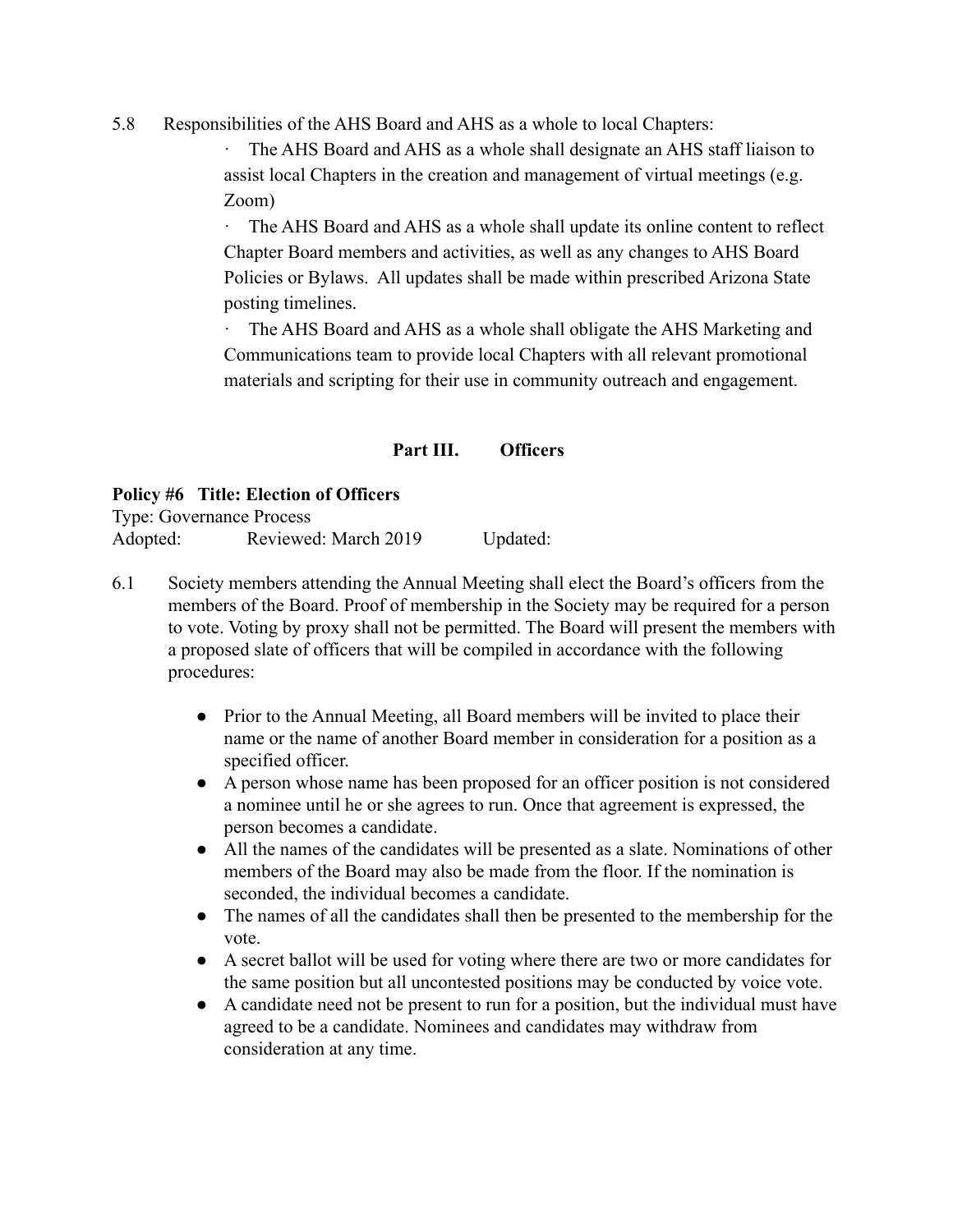- If there are more than two candidates for an office and the winner fails to secure a majority of the votes cast, then a run-off election shall be held between the top two persons receiving votes.
- A designated proctor or the chair of the Nominating Committee will announce the results.
- Upon the announcement of the election results, the elected individuals immediately assume their positions.

#### **Part IV. Board Activities**

## **Policy #7 Title: Board Activities**

Type: Governance Process Adopted: Reviewed: Updated:

## 7.1 **Code of Ethics**

Introduction

- The Society is both a non-profit educational corporation and an agency of the state of Arizona. Accordingly, the members of the Board and its officers are subject to the "Code of Ethics for State Service" detailed in the *State of Arizona Personnel Rules*. Further, all officers and Board members of the Society are "fiduciaries" of the state of Arizona. The word contemplates trust, confidence and good faith above and beyond the legal obligation as a basis of the relationship. This means that in all activities pertaining to the business of the Society, the officers and Board members work primarily for the benefit of the state of Arizona.
- The Board is a governing board and is ultimately responsible for the Society and for the protection and nurturing of its various assets, including the collections and related records, facilities, financial assets, and the well being of the staff. The Board is obliged to develop and define the policies of the Society as they relate, complement and underscore the statutes and regulations of the state of Arizona. The Board must ensure that all the Society's assets are properly and effectively used for the benefit of the state and the public.
- The Board is obligated to ensure that best practices are followed for the physical security and preservation of the collections, to monitor and develop the financial structure that ensures the Society's long-term viability.
- In fulfilling these obligations, the Board is obliged to adhere to an ethical code of conduct. Everyone, whether director, employee, or volunteer, should use the guidelines set forth in this code of conduct to focus his or her attention on ethical issues as they may arise.
- Individual Board members, employees, and volunteers are ethically obligated to ensure that they, or others on their behalf, do not violate the principles of the code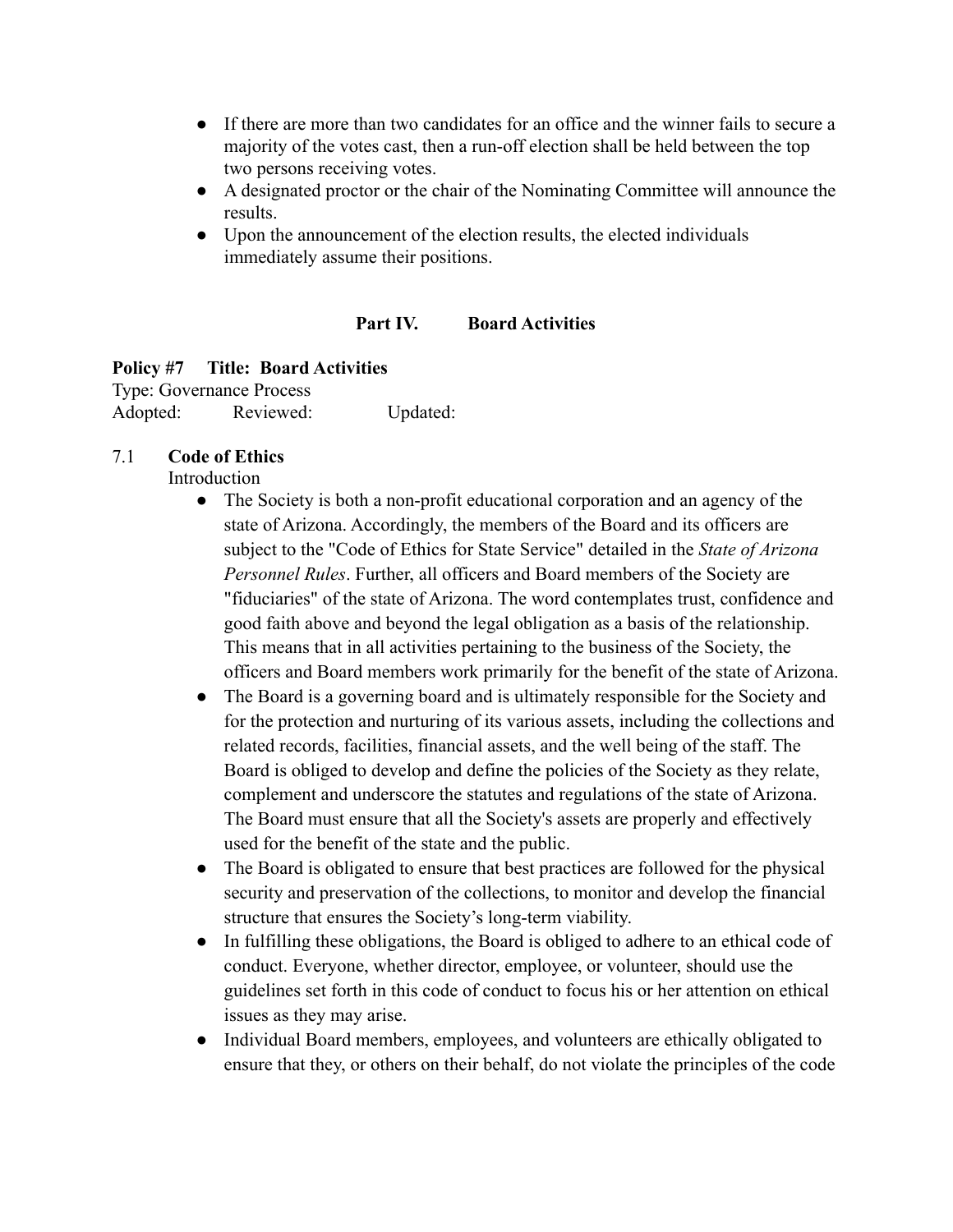of conduct code, and to ensure, as far as possible, that the acts of others do not place anyone connected with the Society in a position of compromise.

# 7.2 **General Deportment**

- Members of the Board are expected to act with integrity and objectivity and in accordance with the most stringent ethical principles. Board members are expected to exercise independent professional judgment comparable with professionals in other disciplines. As a public institution, Board members are never completely separable from the institution.
- Any institution-related action by an individual officer or Board member may reflect on the Society or may be attributed to it. Board members must be concerned not only with the true personal motivations and interests as they see them, but also the way in which the public might construe such actions.

## 7.3 **Conflicts of Interest**

- Board members should never abuse their official position. Board members must accept, as conditions of service, the necessary restrictions to maintain public confidence in the Society and in the historical profession. Board members will not act in their individual capacities unless as expressly authorized by the Board. Board members will work for the Society as a whole and not solely as an advocate for activities of sub-units of the institution.
- Board members must maintain, in confidence, information regarding the Society when that information is not generally available to the public. The Board members will never take personal advantage of information available to them because of their board service. Should conflict develop between the needs of the individual and the institution, those of the Society will, in all cases, prevail.
- Board members shall conduct their activities, including those relating to immediate family members or business associates, in such a way that no conflict will arise between the interests of the other entities and the policies, operations, or interests of the Society.
- Board members seeking personal assistance from other staff, board members, or volunteers should not expect that such assistance will be rendered to an extent greater than that available to a member of the general public in similar circumstances or with similar needs.
- Board members will not accept gifts, favors, discounts, loans, other dispensation, or things of value that might accrue to them from other parties in connection with carrying out their duties for the Society.
- Board members whose individual interests, or the interests of their immediate family members of business associates, conflict or appear to conflict with the interests of the Society, shall make these interests a matter of record. The Board,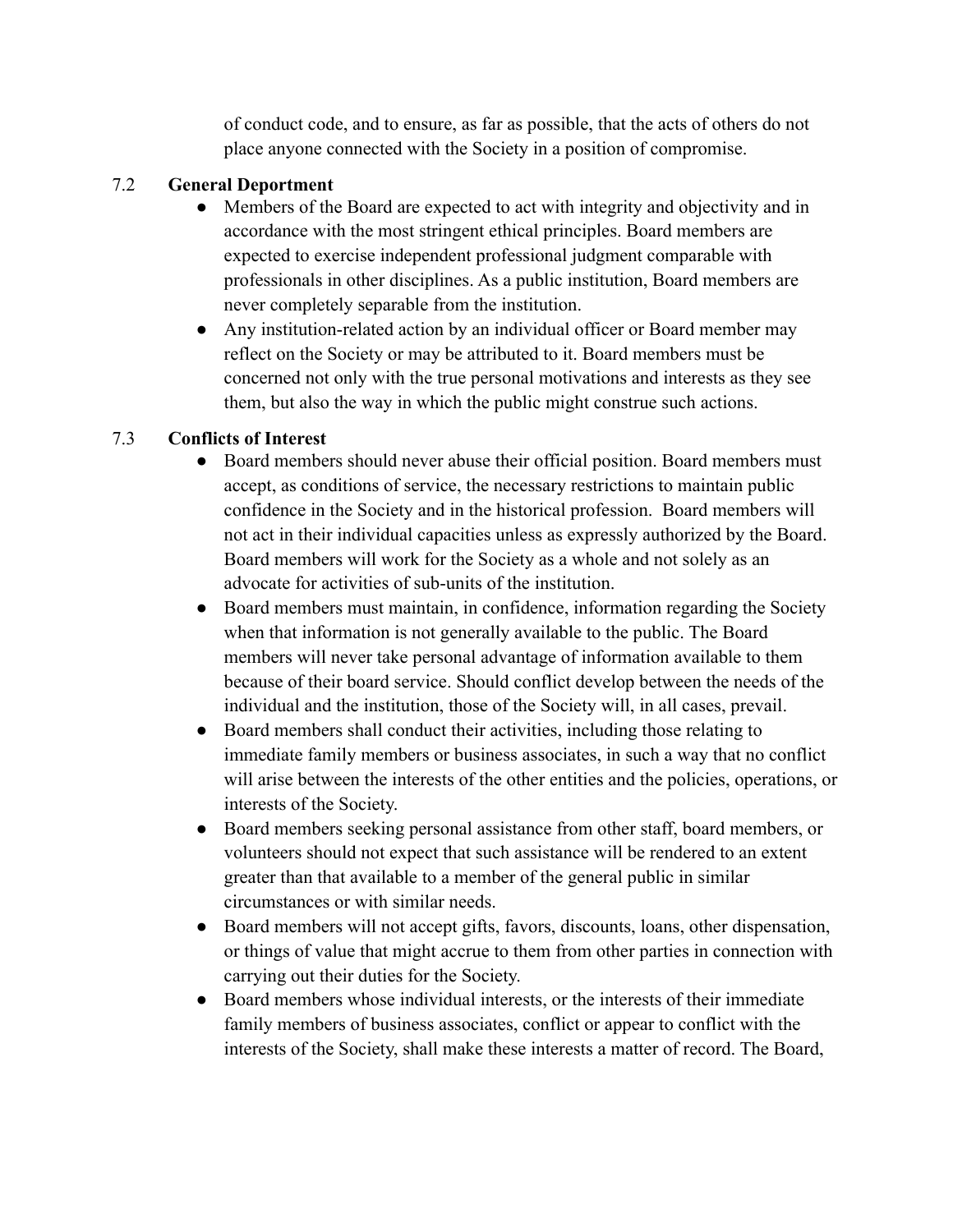by majority decision, will then determine the proper course of action in each individual case where there may be an actual or apparent conflict of interest.

## 7.4 **Property of the Institution**

● Board members may only use the property of the Society for official purposes and make no personal use of the collections, property or services in a manner unavailable to a member or the general public. They, or individuals who might act for them, will not acquire objects from the collections of the Society, except when the object and its source have been advertised, its full history made available, and sold at public auction or otherwise clearly offered for sale in the public marketplace.

## 7.5 **Personal Collections**

- Board members must disclose all circumstances regarding personal collections and collecting activities that parallel or compete with the collecting of the Society.
- Board members must not use any object that is part of the Society's collection or under the guardianship of the Society in their homes or for any other personal purpose.

## **Policy #8 Title: Board Standing Committees and Responsibilities**

Type: Governance Process Adopted: 12-06-1996 Reviewed: March 2019 Updated: 03-22-2019

The following duties for have been established for the Society's standing committees:

- The primary duty of all committees is to stay abreast of development in their assigned area of responsibility and recommend policy revisions to the Board.
- The assigned committee chair shall be responsible for staffing the committees with Board members.
- The Executive Director may, with the consent of the Board President, assign staff members to assist committees in performing their functions.

# 8.1 **Library, Archives and Collections Committee***:*

• The Board shall have a separate policy for the management oversight of the library and archives and the three-dimensional collections of the Society.

#### 8.2 **Finance Committee:**

- The Committee, in addition to the requirements of Article IX, Section 1.D of the Bylaws, is responsible for oversight of the financial policies of the Society, to review the annual budget as drafted by staff and to make recommendations to the Board.
- The Committee recommends to the Society Board all financial concerns or considerations that the committee deems of such significance.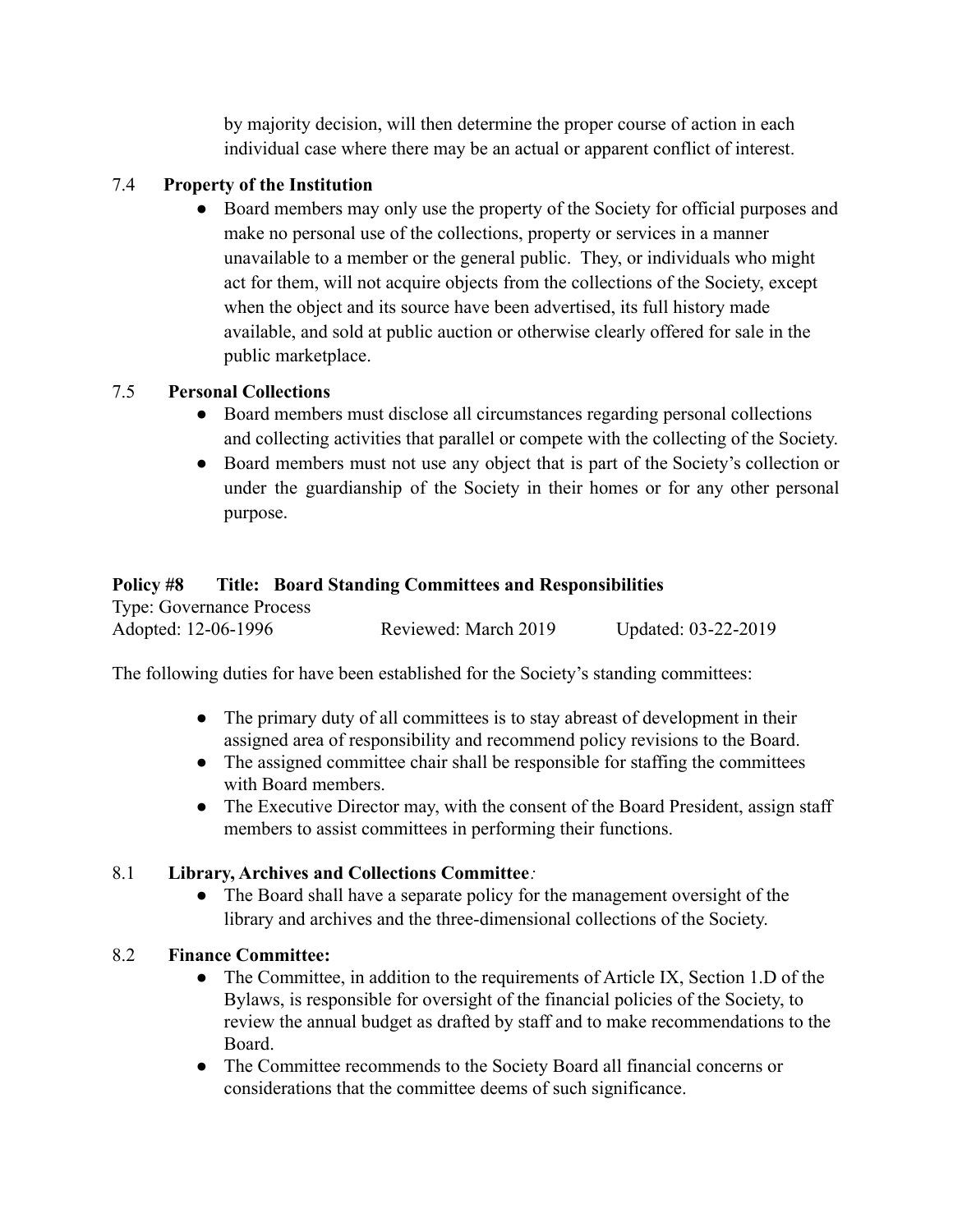## 8.3 **Governance and Policy Committee:**

- The Committee recommends to the Board revisions, deletions, and/or additions to the Society's Bylaws and policies and shall be responsible for keeping such revisions, deletions, and/or additions in compliance with the laws of the State of Arizona. Any proposed policies and revisions to existing policies shall, under normal circumstances, be referred to the policy committee.
- The Committee has the authority to review Chapter charters and Chapter bylaw revisions, deletions, and/or amendments to assure accordance with Society Bylaws and Policies and compliance with the laws of the State of Arizona.
- The Committee will review and evaluate State of Arizona Audits and Reports that involve the Society's governance or organizational structure and make recommendations to the Society's Board as and when necessary.

# 8.4 **Property Committee***:*

● The Committee provides the Board with recommendations on matters relating to all real property of the Society, and recommends action regarding acquisition, management, renovation, repair and disposition of such real properties and improvements.

## 8.5 **Publications Committee:**

- The Committee reviews all projects for major publications of the Society. Major publications shall be defined as monographs, all kinds of books, and any other printed materials of a lasting nature that involve expenditure of Society funds and that utilize the imprimatur of the Society, whether produced by the offices of the Society or by other affiliated organizations and individuals. Excluded from this policy are fliers, pamphlets, and other kinds of temporary or routine documents.
- The Committee may exercise final approval authority with respect to major publications (other than books and extended monographs) that do not require any expenditure of funds by the Society. In specific cases where doubt arises about the Committee's approval authority, the matter shall be referred to the Board.
- With respect to books, extended monographs, and any other materials whose publication requires an outlay of Society funds, the publications committee shall review proposals and make recommendations to the Board. In such instances, the Board has full responsibility for final decisions concerning publication and expenditures.
- The Committee shall review and advise the Board concerning policy for *The Journal of Arizona History* or any other continuing publications of the Society. (A.R.S § 41-821 requires the publication of the *Journal*)

# 8.6 **Community Outreach Committee and Certification of Local Historical Organizations: (Updated January 2020)**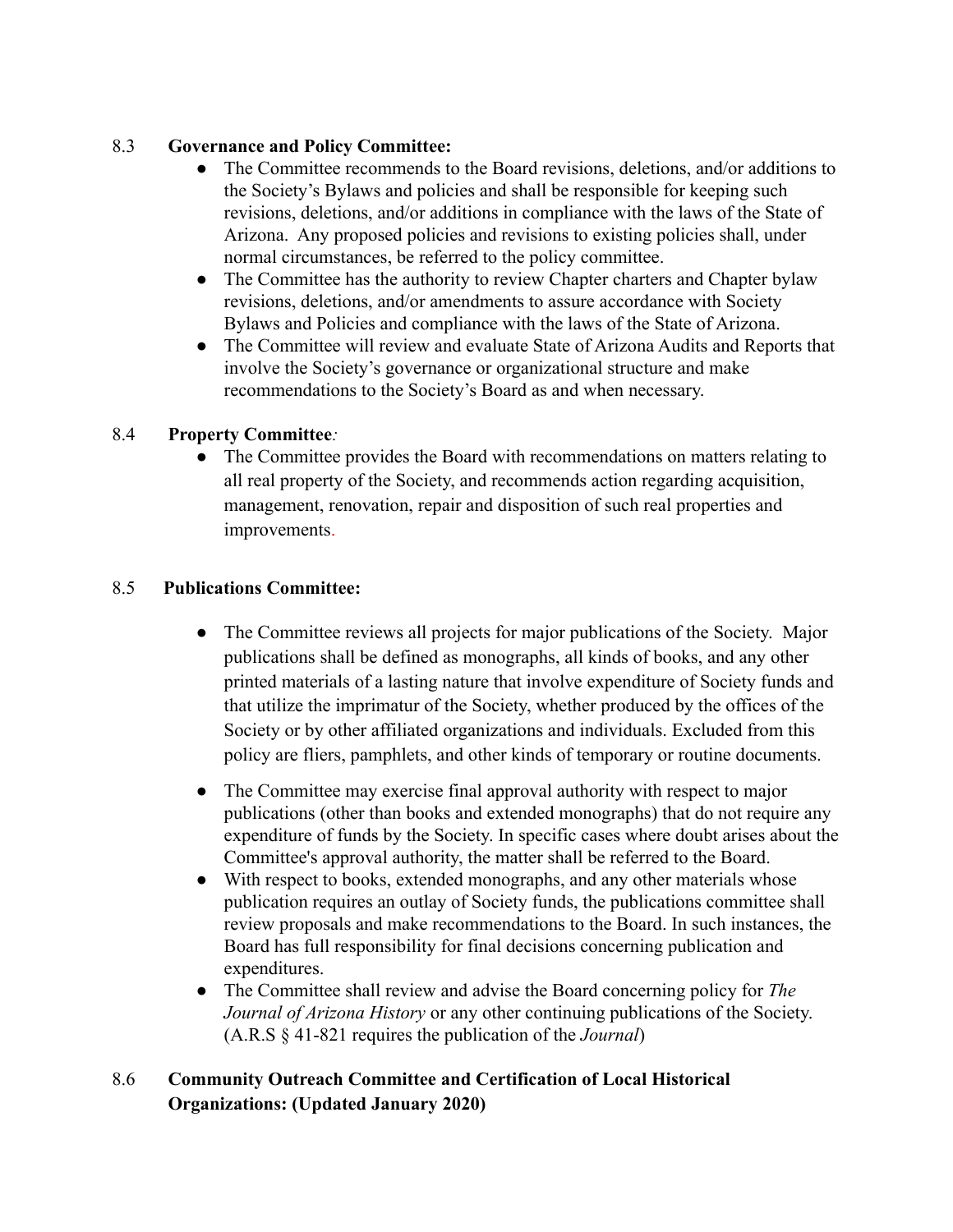• The Committee shall nominate, on an annual basis, those persons or organizations to receive the Society's Al Merito award to be presented at an appropriate venue and to otherwise establish standard for the award.

● The Committee is responsible for evaluating requests for grants from local historical organizations and will recommend to the Board such grants on an annual basis. The following criteria are adopted for certifying a list of local historical organizations that conform to provisions of A.R.S. § 41-821. To be certified, an organization must meet the criteria for a Tier 1 or a Tier 2 historical institution:

| I.             | <b>AHS SUPPORT</b>                                                                                                                                                                                 | Tier 1 | Tier <sub>2</sub> |
|----------------|----------------------------------------------------------------------------------------------------------------------------------------------------------------------------------------------------|--------|-------------------|
| a.             | Active AHS Member, at Institutional or higher level                                                                                                                                                | Yes    | Yes               |
| II.            | PUBLIC TRUST AND ACCOUNTABILITY                                                                                                                                                                    |        |                   |
| a.             | The organization complies with local, state and federal laws,<br>codes and regulations applicable to its facilities, operations and<br>administration                                              | Yes    | Yes               |
| $\mathbf{b}$ . | The organization is committed to public accountability and is<br>transparent in its mission and its operations                                                                                     | Yes    | Yes               |
| $\mathbf{c}$ . | The organization identifies the communities it serves and makes<br>appropriate decisions in how it serves them                                                                                     | Yes    | N <sub>o</sub>    |
| Ш.             | <b>MISSION AND PLANNING</b>                                                                                                                                                                        |        |                   |
| a.             | The organization has a clear understanding of its mission and<br>communicates why it exists and who benefits as a result of its<br>efforts.                                                        | Yes    | Yes               |
| $\mathbf b$ .  | The organization is guided by a mission statement that clearly<br>describes the purpose of the organization, and a vision statement<br>that clearly describes the organization's future direction. | Yes    | Yes               |

#### IV. LEADERSHIP AND ORGANIZATIONAL STRUCTURE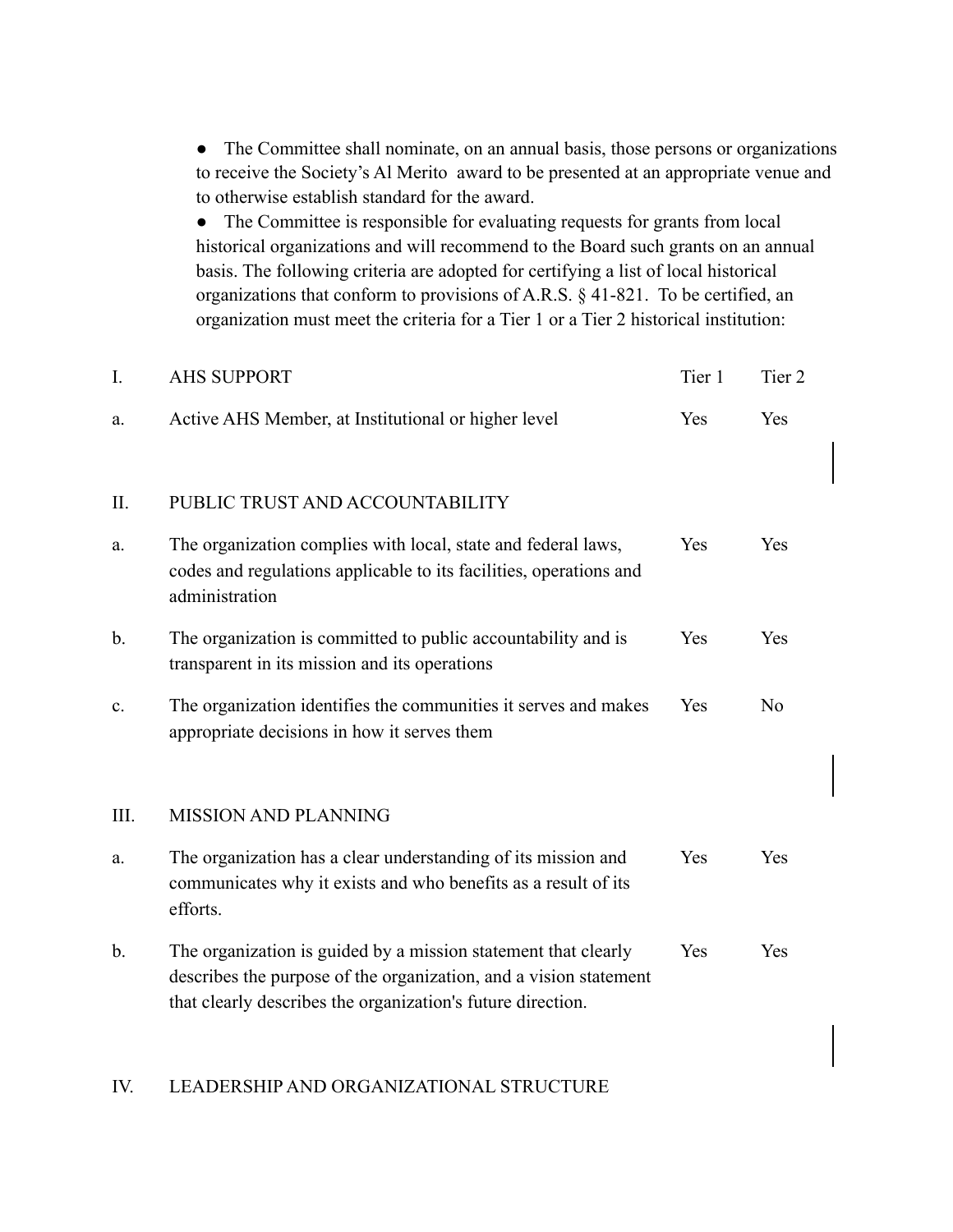| a.             | The organization is a Non-Profit 501c3 or Sovereign Nation                                                                                         | Yes | Yes            |
|----------------|----------------------------------------------------------------------------------------------------------------------------------------------------|-----|----------------|
| b.             | The organization has a governing structure including by-laws,<br>articles of incorporation, and a board of directors/trustees.                     | Yes | Yes            |
| c.             | The organization conducts meetings and holds elections on a<br>regularly scheduled basis.                                                          | Yes | Yes            |
| d.             | The governance, staff and volunteer (as applicable) structures and<br>processes effectively advance the organization's mission.                    | Yes | Yes            |
| e.             | The organization has volunteers that support the organization.                                                                                     | Yes | Yes            |
| f.             | The organization has a membership program that supports the<br>organization.                                                                       | Yes | N <sub>o</sub> |
| V.             | <b>COLLECTIONS STEWARDSHIP</b>                                                                                                                     |     |                |
| a.             | The organization is a collecting institution, and legally, ethically<br>and effectively manages, documents, cares for and uses the<br>collections. | Yes | N <sub>0</sub> |
| b.             | Guided by its mission, the organization provides public access to<br>its collections while ensuring their preservation.                            | Yes | N <sub>0</sub> |
| $\mathbf{c}$ . | The organization owns, exhibits or uses collections that are<br>appropriate to its mission                                                         | Yes | N <sub>0</sub> |
| VI.            | EDUCATION AND INTERPRETATION                                                                                                                       |     |                |
| a.             | The organization offers educational and public programs, special<br>events, and other activities tied to its mission                               | Yes | Yes            |
| b.             | The organization presents accurate, appropriate, and unbiased<br>content for each of its audiences.                                                | Yes | Yes            |
| $\mathbf{c}$ . | The organization engages in regular audience engagement that<br>promotes the value of history.                                                     | Yes | Yes            |
| d.             | The organization is open to the public a minimum of 416 hours                                                                                      | Yes | N <sub>0</sub> |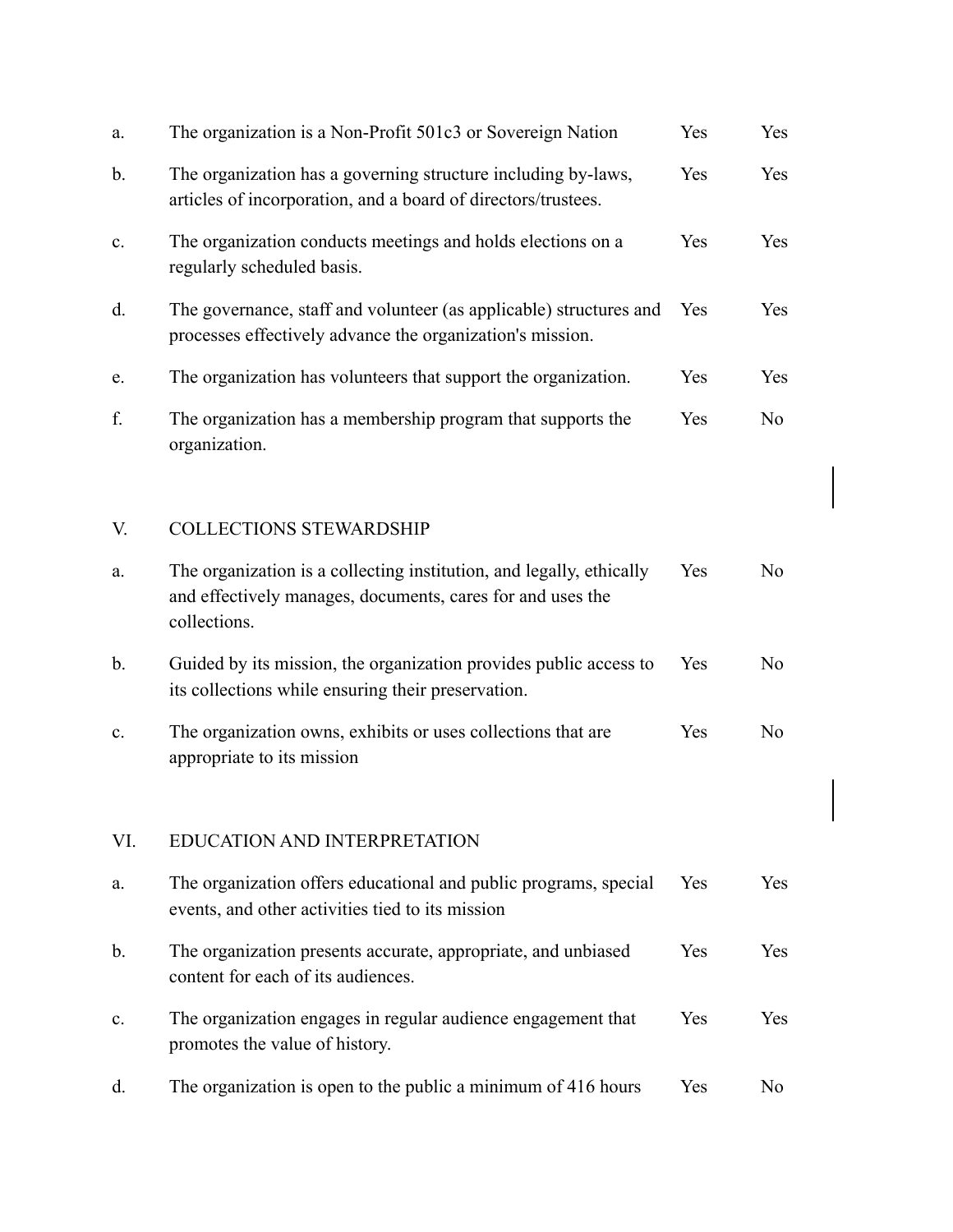per year.

| e.    | The organization clearly states its overall educational goals,<br>philosophy and messages, and demonstrates that its activities are<br>in alignment with them. | Yes | N <sub>0</sub> |
|-------|----------------------------------------------------------------------------------------------------------------------------------------------------------------|-----|----------------|
| f.    | Organizations conducting primary research do so according to<br>scholarly standards.                                                                           | Yes | N <sub>0</sub> |
| g.    | The organization facilitates scholarly research.                                                                                                               | Yes | No             |
| VII.  | <b>FINANCIAL STABILITY</b>                                                                                                                                     |     |                |
| a.    | The organization legally, ethically and responsibly acquires,<br>manages and allocates its financial resources in a way that<br>advances its mission.          | Yes | Yes            |
| VIII. | FACILITIES AND RISK MANAGEMENT                                                                                                                                 |     |                |
| a.    | The organization is clean, well maintained and provides for the<br>visitors safety and needs.                                                                  | Yes | Yes            |
| b.    | The organization allocates its space and uses its facilities to meet<br>the needs of the collections, audience and staff.                                      | Yes | N <sub>0</sub> |

# 8.7 **Membership and Development Committee:**

The Membership and Development Committee is responsible for:

- Assisting Society staff with annual membership drive, the end-of-the-year annual appeal, and prospect identification and cultivation. In cooperation with Society staff, it should periodically review membership levels, benefits, and dues. The Committee shall review and suggest revisions to, as necessary, the staff-prepared membership plan and annual development plan.
- Recommending to the Board all membership or fundraising concerns or considerations that the committee deems of such significance.

# 8.8 **Personnel Committee**:

The Personnel Committee is constituted of the Board's Executive Committee and

● Reviews and evaluates the performance of the Society's Executive Director on an annual basis.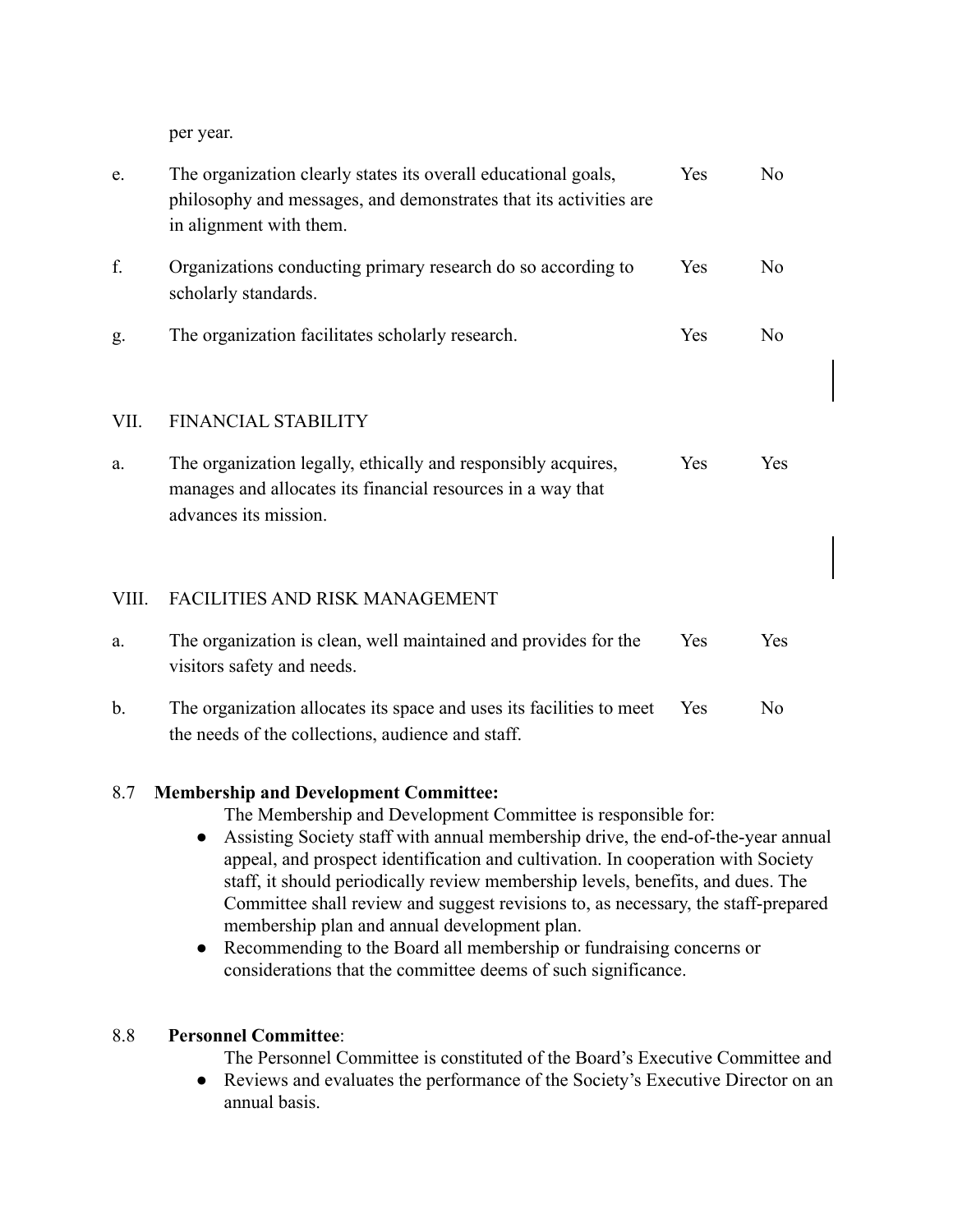- Completes the performance review of the Executive Director and presents it to the full Board for approval.
- Develops and refines, with input from the Executive Director, specific performance measures by which the Executive Director's abilities can be adequately evaluated.

# **Policy #(Should it be 9 and then renumber all the rest? This is really where it belongs.) Title: Veterans Admission Policy**

Type: Board Governance Process Adopted: February, 1 2014 Updated: January 17, 2020 Reviewed: December, 20 2019

There will be free admission to AHS museums for active and retired veterans.

## **Policy #9 Title: Membership Dues Distribution Policy**

Type: Governance Process Adopted: September 10, 1999 Reviewed: March 2019 Updated:

- 9.1 The first forty dollars (\$40.00) of all membership levels will be used by the Administration to fund the *Journal of Arizona History* and membership services.
- 9.2 All dues will be deposited in appropriate accounts by the Society's Administration.
- 9.3 The Society's Administration will provide quarterly reports on membership distribution to the Society's Board.
- 9.4 Chapter requests for expenditures of membership distribution of 1107 funds shall require the signature of the Chapter President and the appropriate Division Director.

# **Policy #10: Title: Mailing Lists**

Type: Governance Process Adopted: November 11, 2006 Reviewed: Updated

- 10.1 All requests for mailing lists must be submitted to the Board for approval. Criteria for approval will include (a) the requesting entity will allow reciprocal use by the Society, (b) each authorization will be for a one-time use, and (c) the use of the list must be consistent with the mission of the Society.
- 10.2 This policy shall not apply to any organization whose bylaws provide that it is organized in support of the Society.
- 10.3 Society members shall be given the opportunity as part of membership renewal to elect to be excluded from mailing lists provided to non-Society entities.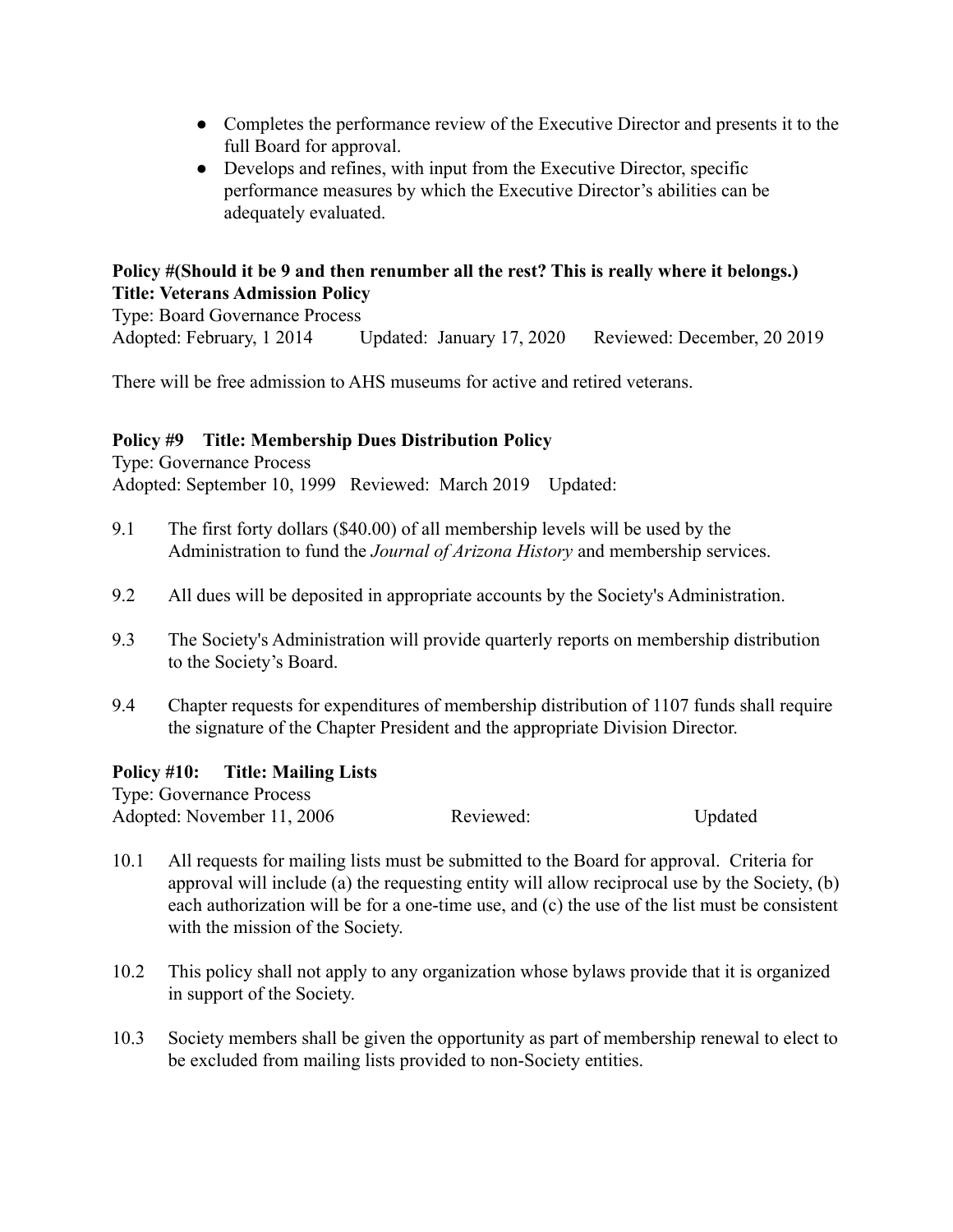#### **Part V. Executive Director**

## **Policy # 11 Board and Executive Director**

Type: Board Management Delegation Adopted: circa 2005 Reviewed: March 2019 Updated;

11.1 **Appointment:** The Executive Director is selected, appointed, employed on an "at will" basis, and reports to the Society's Board.

## 11.2 **Responsibilities and Duties**:

- Within limits of Arizona statutes governing the Society, and the Bylaws and policies of the Board, operational responsibility for the Society is delegated by the Board to the Executive Director with commensurate authority to implement the Society's plans and programs that achieve targeted results. The Director may delegate as appropriate certain aspects of those responsibilities, along with corresponding authority. Ultimate responsibility and accountability for the operation of the Society remains with the Board and may not be delegated.
- The Director is responsible for directing and meeting the commitments and operational requirements of the Society in accordance with guidelines, mission, goals and policies established by the Board. In support of this responsibility, the Director will monitor and report to the Board a measured achievement evaluation of the Society's stated organizational objectives, initiatives and financial results not less frequently than each scheduled Board of Director meetings.
- Within the stated policy guidelines, the Director is authorized to exercise such initiatives and actions as, in his professional opinion, are necessary and appropriate to achieve outcomes approved by the Board. The Director may consult with and receive legal advice from the Arizona Attorney General's office as necessary, however, any request for a formal opinion shall be authorized by the Board of Directors.

#### 11.3 **Relationship with the Board:**

- The Executive Director is an *ex officio* non-voting member of the Board and all Board committees. In support of the Board, the Director will develop plans and proposals for Board approval and assume responsibility for implementation and attainment of the Board's approved operational policies and goals.
- The Board may, upon notice to the Executive Director, clarify or change the boundary between policy and governance responsibility, and by doing so, change the latitude of choice delegated to the Executive Director. So long as any particular delegation is in place, the Board will respect and support the decisions of the Executive Director.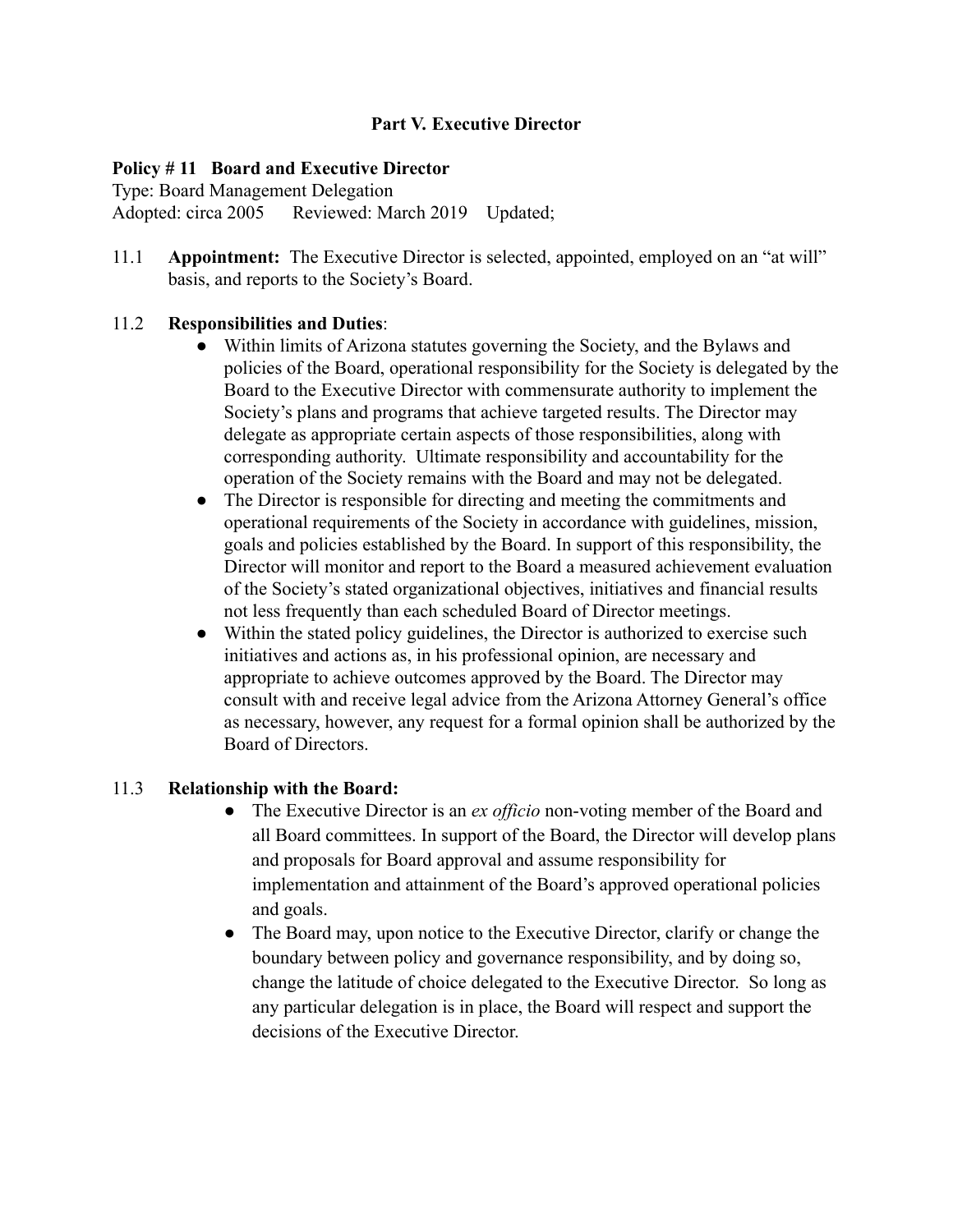• In addition, the Director will arrange for Board and committee meetings, including meeting notices and associated documents to ensure compliance with the Arizona Open Meeting Law.

# 11.4 **Executive Director General Responsibilities:**

The Executive Director is responsible for:

- Planning, developing, coordinating, directing and managing all grant requests, financial gifts, donations of property and sponsorships from private and public sources.
- Representing the Society's interests, including professional associations, Federal and State government offices and the Arizona Governor and State Legislature.
- Providing the necessary vision and personal leadership required to achieve the Society's goals, plans and operational commitments, commensurate with prominent recognition within the museum profession.
- Advocating statewide history related educational programs.
- Providing advice and consultation related to State Historic Properties and monuments and to the State Historic Preservation Officer.
- Maintaining integrity and high standards of professionalism in all operations, including, but not limited to, service to the public, acquisition, preservation, research, interpretation, and exhibitions.
- Representing the organization before professional associations, the public and the legislature in a manner that enhances the prestige and credibility of the Society.
- Developing and monitoring of strategies and initiatives to fulfill the Society's mission, increase audiences, and ensure financial stability and growth.
- Approving and accepting monetary and non-monetary donations on behalf of the Society.
- Providing finance and human resources oversight through:
	- o Reviewing monthly fiscal status reports with the Board of Directors.
	- o Approving employee timesheets.
	- o Having responsibility for adherence to all ADOA policies.
	- o Initiating, reviewing, evaluation and presentation of the annual budget and other budget requests to the Finance Committee, the Executive Committee, and the Board.
	- o Assuming the ultimate responsibility for adherence to operating and capital budgets.
- Supervision of the development and implementation of marketing plans to promote the Society and its programs.
- Interfacing with professional groups and continuing education programs.
- Development of and remaining current on policies, laws, and best practices within the museum profession, through:
	- o Participation in the Society's public affairs and educational programs.
	- o Programming activities, including:
		- i. Providing input for exhibitions, educational programs, and events.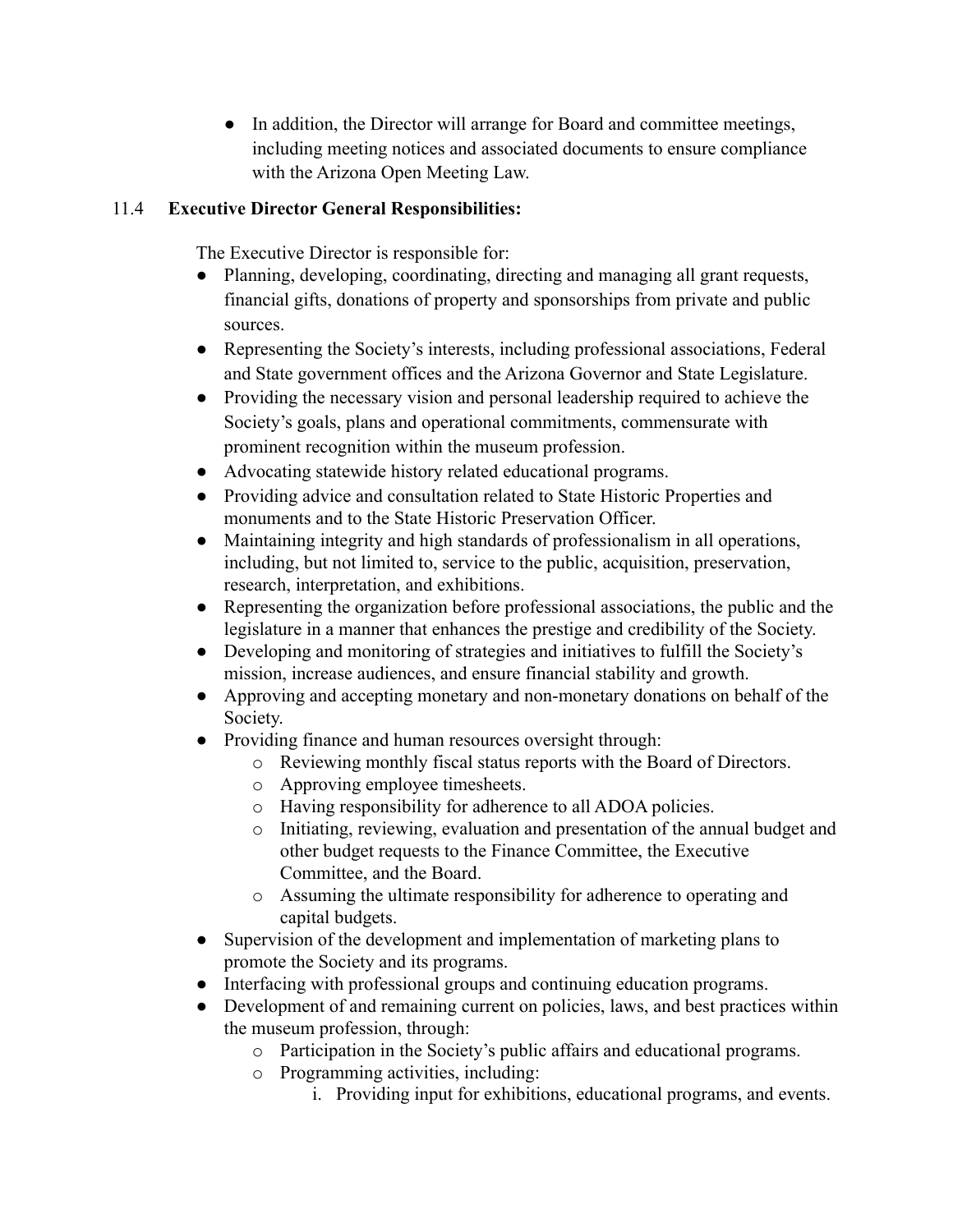- ii. Supporting research and assistance to curatorial staff for writing gallery guides, labels or other art related materials as needed or in areas of expertise.
- iii. Serving as leader or providing staff to manage and lead for travel trip.
- 11.5 **Development.** The Executive Director is responsible for:

#### 11.5.1 **Planning**

- Playing a key role in the fundraising activities of the organization, actively working with the Board of Directors to meet financial giving, capital campaign and sponsorship goals.
- Will develop long-term growth strategies for each museums' giving programs with a focus on growing support from individuals by identifying and cultivating prospective donors, both among existing members and new stakeholders.
- Initiates programs to solicit sponsors and underwriters for exhibitions, special events, educational programming, publications and other activities.
- Supervises periodic evaluation of membership levels and benefits, including appropriate recognition, naming opportunities, incentives, and acknowledgments and ensures fulfillment of benefits.

# 11.5.2 **Annual Appeal**

● Oversees an Annual Appeal campaign each year, including drafting the materials, coordinating the production and distribution, recording donations, acknowledging gifts, reporting results, and analyzing results to improve future campaigns.

# 11.5.3 **Grants**

- Develops and oversees a grant writing program.
- Supervises the submission of proposals for grants, sponsorships, or other financial support to identified prospects among corporate, foundation, and/or governmental funders.

# 11.5.4 **Planned Giving / Capital / Endowment**

- Responsible for organizing and implementing a comprehensive capital gifts solicitation and implementation program.
- Responsible for establishing and maintaining a planned giving program, periodically reminding members, volunteers, and the public of these opportunities.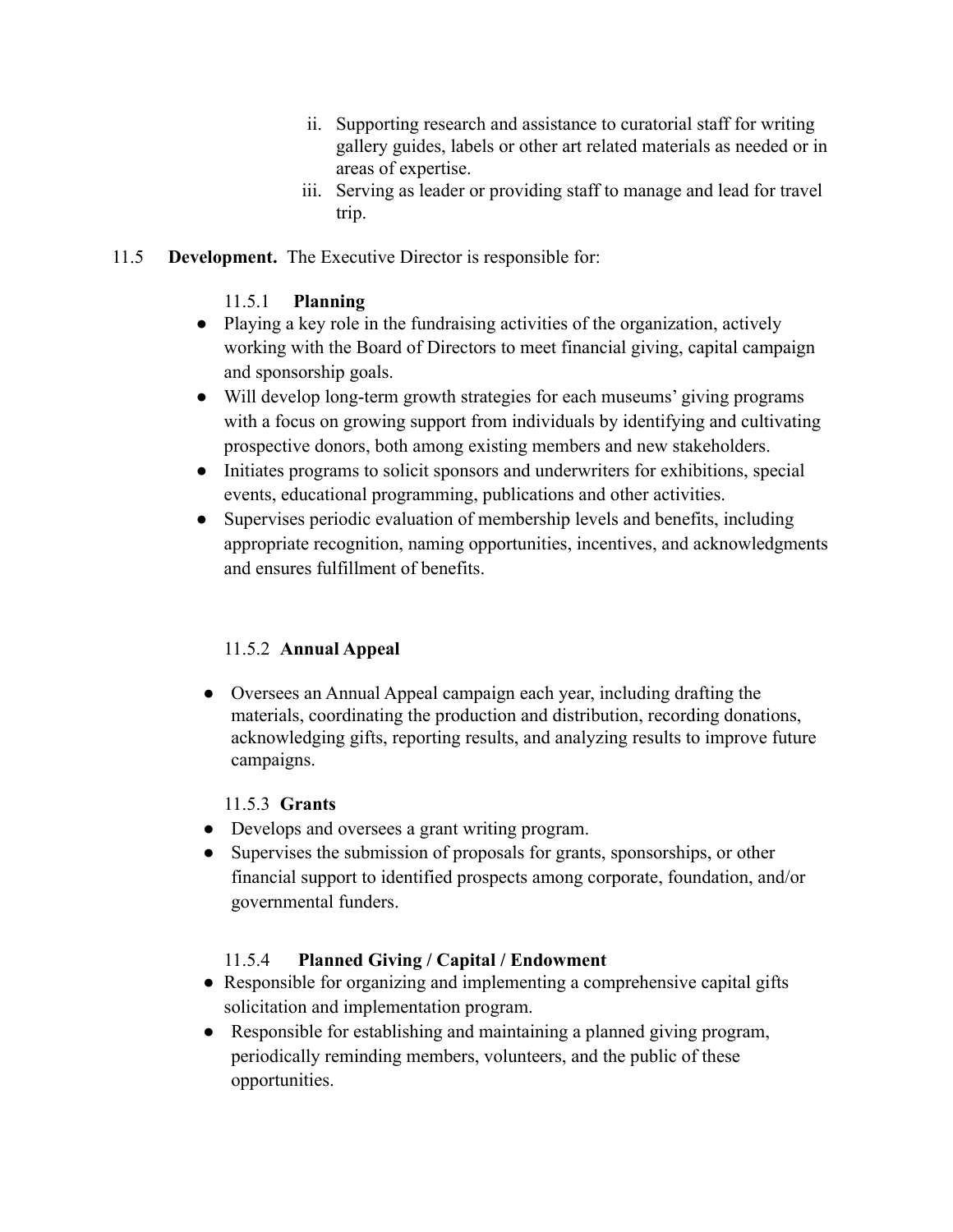• Manage and direct the organization's capital and endowment campaign while simultaneously meeting operating budget requirements.

# 11.5.5 **Prospective Donors**

- With the aid of the Board and the staff, identify key prospects and develop individualized strategies to request major gifts.
- Work with the curatorial team to identify and solicit potential donors of collections and archival items.
- Host special fundraising events for prospective donors or existing funders as appropriate.
- Prepare and deliver presentations to potential grantors as needed or coordinate with the Board to deliver presentations as appropriate.
- Oversee special programs, travel opportunities, and other activities for major donors.
- Ensure that all contributors have been thanked appropriately and in a timely fashion.
- ●Publicize gifts to the organization, in accordance with donor wishes, to encourage additional donations.

# 11.6 **Record Keeping / General:**

The Executive Director is responsible for:

- Overseeing the production and distribution of all solicitation materials.
- Tracking the progress of all proposals and ensure that all fulfillment and reporting requirements for grants and sponsorships are met.
- Ensuring that development records are reconciled with accounting records, kept confidential, and that processing and documentation of donations is done in accordance with IRS requirements.
- Establishing, maintaining, and updating individual donor, sponsor, and foundation files, databases, records, and/or other documents related to development.
- Researching and developing potential technology-based fundraising strategies.
- Developing and maintaining relationships with professionals in the giving, financial, and estate planning communities.
- Maintaining current knowledge of new developments affecting donations, taxation of gifts, estate planning and the general philanthropic environment.

# 11.7 **Relationships – Employees:**

The Executive Director is responsible for:

- Assuming responsibility and accountability for all personnel actions involving staff and consultants.
- Ensuring that employees understand the mission and goals of the organization, maintain building and collection security, maintain cleanliness of facilities, handle and care for the collection appropriately, and project a warm and friendly attitude toward guests and staff.